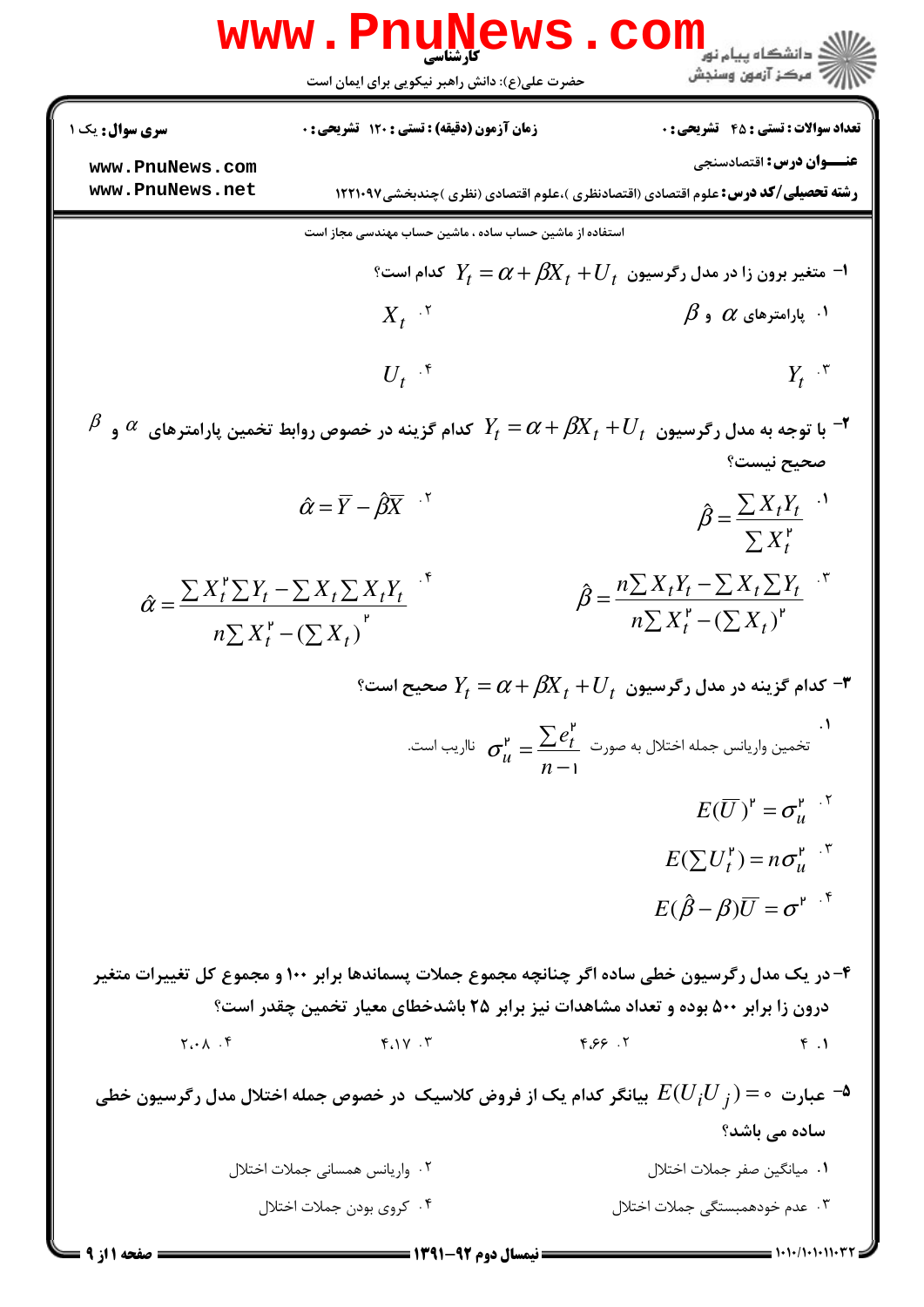|                                    | WWW.FN<br>کارشناسی<br>حضرت علی(ع): دانش راهبر نیکویی برای ایمان است                                                                                                                                                     |                                                                                                                               | ی<br>دانشکاه پیام نور<br> V مرکز آزمون وسنجش                                         |
|------------------------------------|-------------------------------------------------------------------------------------------------------------------------------------------------------------------------------------------------------------------------|-------------------------------------------------------------------------------------------------------------------------------|--------------------------------------------------------------------------------------|
| <b>سری سوال :</b> ۱ یک             | زمان آزمون (دقیقه) : تستی : ۱۲۰ تشریحی : ۰                                                                                                                                                                              |                                                                                                                               | <b>تعداد سوالات : تستی : 45 - تشریحی : 0</b>                                         |
| www.PnuNews.com<br>www.PnuNews.net |                                                                                                                                                                                                                         | <b>رشته تحصیلی/کد درس:</b> علوم اقتصادی (اقتصادنظری )،علوم اقتصادی (نظری )چندبخشی1۲۲۱۰۹۷                                      | <b>عنـــوان درس:</b> اقتصادسنجی                                                      |
|                                    | $SE(\hat{\beta})$ در تخمین یک مدل رگرسیون خطی ساده بر اساس تعداد ده مشاهده، اگر $\hat{\beta}$ در ۳۰ / ۲ $\hat{\beta}$ و ۳                                                                                               |                                                                                                                               |                                                                                      |
|                                    | باشد، حد بالای فاصله اطمینان ۹۵ درصد یک طرفه کدام است؟( $\pm$ ۲/ ۳۰۲ $t_{\circ/\circ r$ ۵٫۸ و                                                                                                                           |                                                                                                                               |                                                                                      |
|                                    |                                                                                                                                                                                                                         |                                                                                                                               | $(t_{\text{a/o},\alpha,\lambda} = \pm 1/\lambda$ ۹                                   |
| $-7.7Y.7$                          | $\mathsf{r}.\wedge \vartriangle \cdot \mathsf{r}$                                                                                                                                                                       | 9.7V.7                                                                                                                        | $V_r$ $\uparrow$ 0 $\uparrow$ 1                                                      |
|                                    |                                                                                                                                                                                                                         | ۷- دقت تخمین در مدل رگرسیون خطی ساده زمانی افزایش می یابد که؛                                                                 |                                                                                      |
|                                    |                                                                                                                                                                                                                         | ۰۱ تعداد مشاهدات بیشتر و دامنه اختلاف مشاهدات از میانگین آنها کمتر باشد                                                       |                                                                                      |
|                                    |                                                                                                                                                                                                                         | ۰۲ تعداد مشاهدات بیشتر و دامنه اختلاف مشاهدات از میانگین آنها بیشتر باشد                                                      |                                                                                      |
|                                    |                                                                                                                                                                                                                         | ۰۳ تعداد مشاهدات کمتر و دامنه اختلاف مشاهدات از میانگین آنها کمتر باشد                                                        |                                                                                      |
|                                    |                                                                                                                                                                                                                         | ۰۴ تعداد مشاهدات کمتر و دامنه اختلاف مشاهدات از میانگین آنها بیشتر باشد                                                       |                                                                                      |
|                                    | در تخمین مدلی اگر $\frac{1}{\alpha}$ بره و تعداد مشاهدات ده باشد، فاصله اطمینان ۹۵ درصدی برای ۲ $\sigma^$ کدام $\lambda$                                                                                                |                                                                                                                               |                                                                                      |
|                                    |                                                                                                                                                                                                                         | $\chi^{\mu}_{\circ, \gamma}$ است؟( ۲۰۱۸ = ۲.۱۸ م $\chi^{\mu}_{\circ, \circ \gamma}$ و ۱۷.۵ $\chi^{\mu}_{\circ, \circ \gamma}$ |                                                                                      |
|                                    | 1. $\Delta < \sigma^P <$ 9. PV                                                                                                                                                                                          |                                                                                                                               | 0. $\wedge$ $\mu$ $<$ $\sigma$ <sup><math>\mu</math></sup> $<$ $\phi$ . $\vee$ $\mu$ |
|                                    | $\circ$ .11 $<$ $\sigma$ <sup>P</sup> $<$ $\land$ . Pq <sup>-f</sup>                                                                                                                                                    |                                                                                                                               | 1.1 $<$ $\sigma$ <sup>P</sup> $<$ 1 P. 9 $\alpha$                                    |
|                                    | در آزمون معنادار بودن مدل رگرسیون $U_t+X_t+\beta$ $\gamma_t=Y_t$ اگر داشته باشیم؛ $\blacktriangleleft$                                                                                                                  |                                                                                                                               |                                                                                      |
|                                    | ه ۱۰۶۹ – ۱۶ ۳ $y^{\mathfrak{p}}=1$ و $n=10$ ، مقدار آماره $F$ حدودا چه میزان $\sum x^{\mathfrak{p}}=\mathfrak{a}\circ \sum x^{\mathfrak{p}}=\mathfrak{a}\circ \sum x^{\mathfrak{p}}=1$ ، مقدار آماره $F$ حدودا چه میزان |                                                                                                                               |                                                                                      |
|                                    |                                                                                                                                                                                                                         |                                                                                                                               | $C_t = \alpha + \beta Y_t + \gamma D_t + U_t$ است؟                                   |
| 151.5.5                            | $T - \Lambda$                                                                                                                                                                                                           | 799.A.T                                                                                                                       | $YV\triangle A$ .                                                                    |
|                                    | نخمین یک مدل رگرسیونی به صورت $Y_t$ ۲ + ه ۱ $\hat{Y}_t = \hat{Y}_t$ به دست آمده است. همچنین ۵ / ه $\mathcal{S}(\hat{\beta}) = ES(\hat{\beta}) = E$ است.                                                                 |                                                                                                                               |                                                                                      |
|                                    | برای آزمون فرضیه ه $\beta = H_\circ : H_\circ : H_\circ : H_\circ : H_\circ : A$ ، کدام گزینه آماره $Z$ و نتیجه آزمون را در                                                                                             |                                                                                                                               |                                                                                      |
|                                    |                                                                                                                                                                                                                         | $\alpha = \frac{1}{2}$ سطح معنی داری۵ درصد نشان میدهد.( ۱/۹۶ $\frac{\alpha}{n} = \frac{1}{2}$                                 |                                                                                      |
|                                    | ۰/۲۵ $\,$ ۰ و $\,$ $H$ نمیتواند رد شود $\,$ ۰                                                                                                                                                                           |                                                                                                                               | و $H$ نمیتواند رد شود $^\mathsf{r}$ . ۱                                              |
|                                    | و $H$ رد می شود $H$                                                                                                                                                                                                     |                                                                                                                               | ۰، ۲۵ $H$ ۰ و می شود $H$ ۰، و می شود $^\mathsf{r}$                                   |
|                                    |                                                                                                                                                                                                                         |                                                                                                                               |                                                                                      |

 $1.1.11.1.11$ 

صفحه 2 از 9 =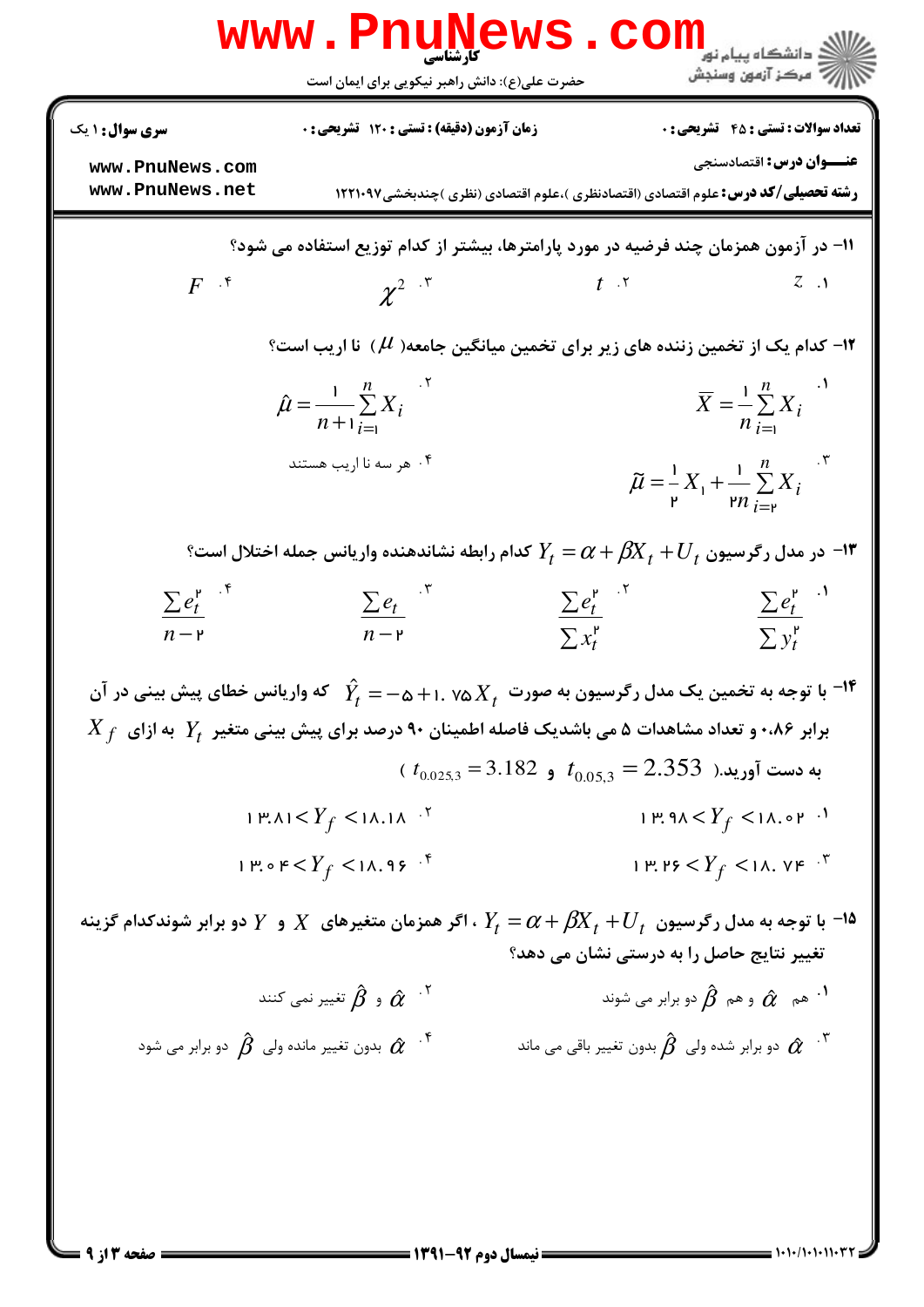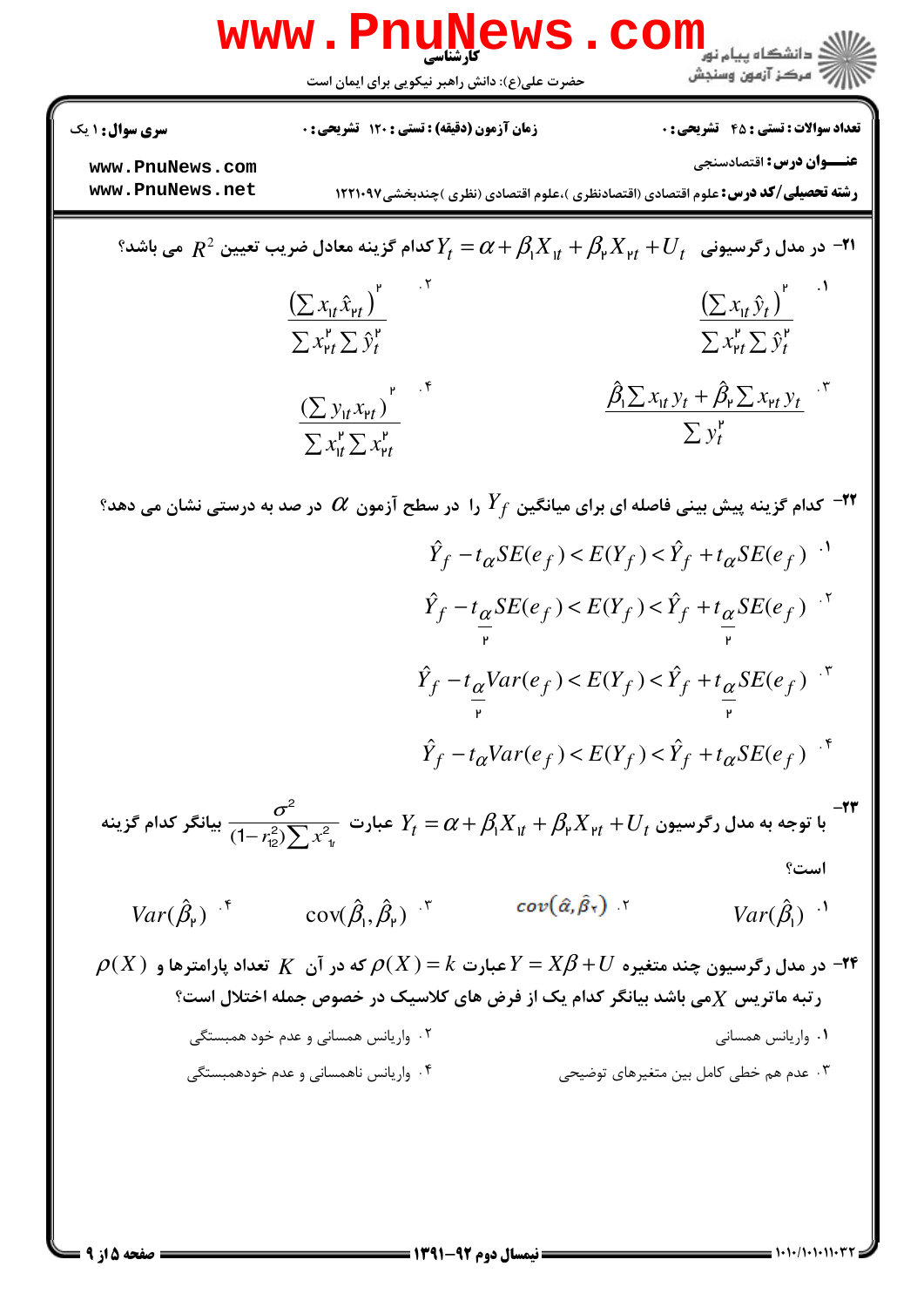|                                    | WWW.Pnun<br>حضرت علی(ع): دانش راهبر نیکویی برای ایمان است | ڪ دانشڪاه پيا <sub>م</sub> نور<br>7ء مرڪز آزمون وسنڊش                                                                                                         |
|------------------------------------|-----------------------------------------------------------|---------------------------------------------------------------------------------------------------------------------------------------------------------------|
| <b>سری سوال : ۱ یک</b>             | <b>زمان آزمون (دقیقه) : تستی : 120 تشریحی : 0</b>         | <b>تعداد سوالات : تستي : 45 گشريحي : 0</b>                                                                                                                    |
| www.PnuNews.com<br>www.PnuNews.net |                                                           | <b>عنـــوان درس:</b> اقتصادسنجي<br><b>رشته تحصیلی/کد درس:</b> علوم اقتصادی (اقتصادنظری )،علوم اقتصادی (نظری )چندبخشی1۲۲۱۰۹۷                                   |
|                                    |                                                           | ا توجه به مدل رگرسیون $V_t+\beta_{\sf t}X_{\sf t}+\beta_{\sf t}X_{\sf t}+\beta_{\sf t}X_{\sf t}+\cdots$ کدام گزینه  ضریب تعیین '' $R$ را محاسبه  می<br>نمايد. |
|                                    | $R^{\nu} = \frac{yx'(x'x)^{-1}x'y}{x'x}$                  | $R^{\nu} = \frac{\hat{\beta}' x' y}{\hat{y}' y}$ <sup></sup>                                                                                                  |
|                                    | $R^{\mathsf{P}} = \frac{y'y}{\hat{y}'y}$                  | $R^{\nu} = 1 - \frac{y'y}{x'x}$                                                                                                                               |
|                                    |                                                           | در یک مدل رگرسیون با ۲۱ مشاهده و $\alpha=K$ ، اگر ضریب تعیین برابر ۰،۸۴+ باشد،ضریب تعیین تعدیل شده $\blacktriangleright$<br>چقدر خواهد بود؟                   |
| $4.10$ .                           | $\cdot \lambda \Upsilon \cdot \Upsilon$                   | $\cdot \lambda \cdot \cdot \cdot$<br>$\cdot$ $\gamma$ 9.1                                                                                                     |
|                                    |                                                           | ۲۷- کدام گزینه در خصوص آثار و نتایج ضریب تعیین صحیح است؟                                                                                                      |
|                                    |                                                           | $\cdot$ مدل دارای $R^$ بسیار بالا ولی بدون مبنای نظری قوی نسبت به مدل دارای $R^{\mathsf{v}}$ پایین تر ولی با مبنای نظری قوی تر، مرجح است.                     |
|                                    |                                                           | د. مدل دارای $R^\mathsf{p}$ پایین ولی برخوردار از مبنای نظری قوی نسبت به مدل دارای $R^\mathsf{p}$ بالا ولی با مبنای نظری ضعیف تر، مرجح است. $^\mathsf{r}$     |
|                                    |                                                           | بسیار بالا نشانگر یک رابطه علت و معلولی قوی بین $X_t$ و $Y_t$ است. $R^{\mathfrak{p} \to \mathfrak{p}^\mathfrak{p}}$ . $^\mathfrak{p}$                         |
|                                    |                                                           | ه معیار $R^{\mathsf{P}}$ نقش بسیار بالایی در استنتاج نهایی درباره خوبی تخمین مدل رگرسیون دارد. $^\mathsf{F}$                                                  |
|                                    |                                                           | ۲۸- وجود همبستگی کامل خطی بین متغیرهای توضیحی در مدل رگرسیون چند متغیره؛                                                                                      |
|                                    |                                                           | ٠١ منجر به اريب دار شدن تخمين پارامترها مي شود.                                                                                                               |
|                                    |                                                           | ٠٢ باعث افزايش واريانس تخمين پارامترها مي شود.<br>۰۳ منجر به اریب دار شدن تخمین پارامترها شده و واریانس آنها را افزایش می دهد                                 |
|                                    |                                                           | ۰۴ تخمین مستقل هریک از پارامترها را عملا غیر ممکن می سازد.                                                                                                    |
|                                    |                                                           | برای تخمین رابطه بین دو متغیر $X_t$ و $Y_t$ ، اگر $Y_t$ سریع تر از $X_t$ افزایش یابد،کدام مدل مناسب تر است؟ $\bullet$                                         |
|                                    | $Y_t = \alpha + \beta lnX_t + U_t$ <sup>.</sup>           | $Y_t = \alpha X_t^{\beta} e U_t$ <sup>.</sup>                                                                                                                 |
|                                    | $Y_t = \alpha + \beta X_t + U_t$ <sup>*</sup>             | $ln Y_t = \alpha + \beta X_t + U_t$ <sup>.*</sup>                                                                                                             |
|                                    |                                                           | = 1+1+/1+1+11+37                                                                                                                                              |

صفحه ۱۶ز ۹ =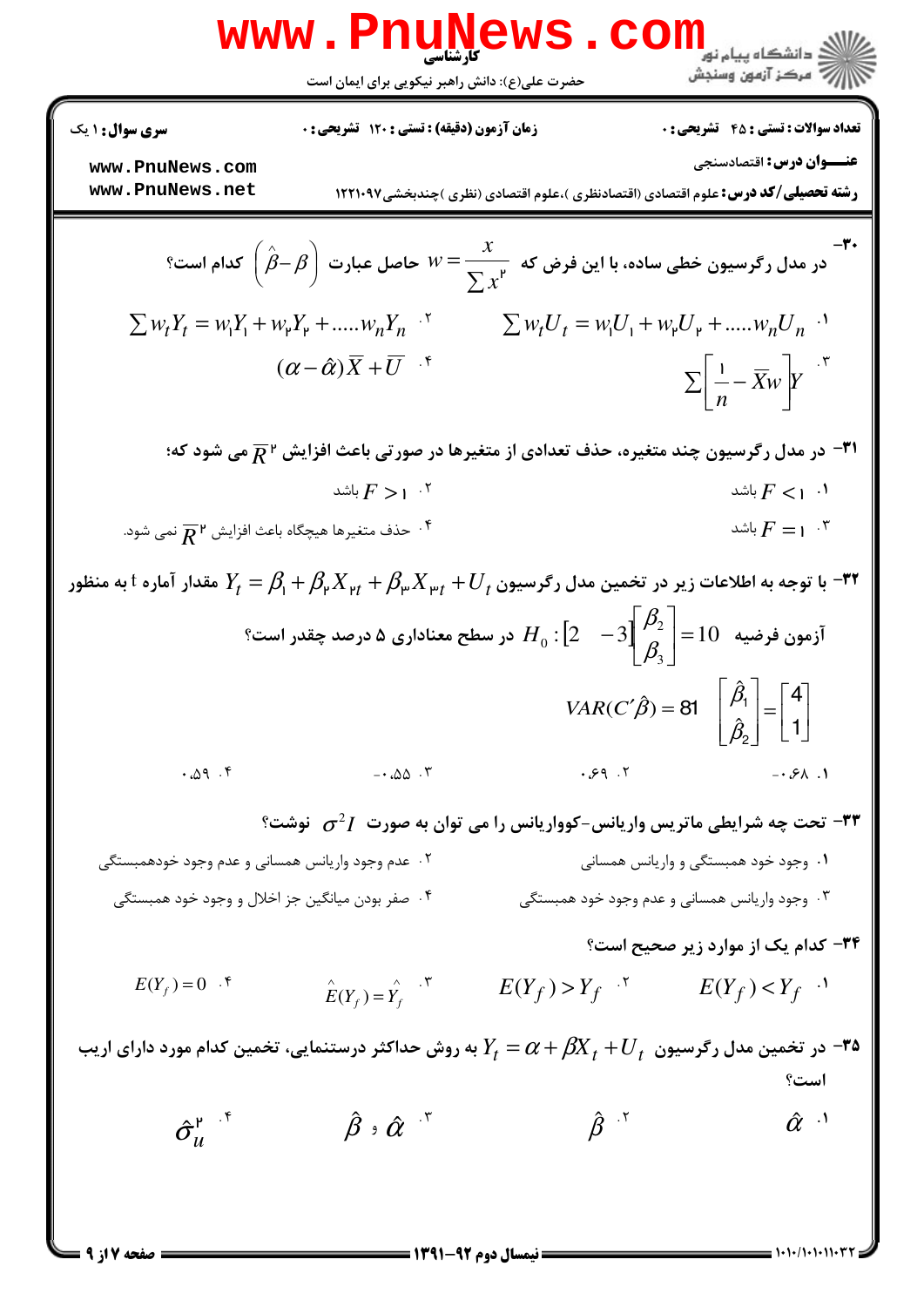|                                    | www.PnuNews                                                                                                                                                                                                                                                                                                                                                                                                                                                                                     |                                                                                                           | دانشڪاه پيام نور<br>ا∛ مرڪز آزمون وسنڊش                                           |
|------------------------------------|-------------------------------------------------------------------------------------------------------------------------------------------------------------------------------------------------------------------------------------------------------------------------------------------------------------------------------------------------------------------------------------------------------------------------------------------------------------------------------------------------|-----------------------------------------------------------------------------------------------------------|-----------------------------------------------------------------------------------|
|                                    | حضرت علی(ع): دانش راهبر نیکویی برای ایمان است                                                                                                                                                                                                                                                                                                                                                                                                                                                   |                                                                                                           |                                                                                   |
| <b>سری سوال : ۱ یک</b>             | زمان آزمون (دقیقه) : تستی : ۱۲۰ تشریحی : ۰                                                                                                                                                                                                                                                                                                                                                                                                                                                      |                                                                                                           | <b>تعداد سوالات : تستی : 45 گشریحی : 0</b>                                        |
| www.PnuNews.com<br>www.PnuNews.net |                                                                                                                                                                                                                                                                                                                                                                                                                                                                                                 | <b>رشته تحصیلی/کد درس:</b> علوم اقتصادی (اقتصادنظری )،علوم اقتصادی (نظری )چندبخشی1۲۲۱۰۹۷                  | <b>عنـــوان درس:</b> اقتصادسنجي                                                   |
|                                    | ا توجه به مدل $U_{t}+J_{\mu}L_{t-1}+\beta_{\mu}K_{t}+\beta_{\mu}K_{t-1}+\beta_{\mu}L_{t-1}+U_{t}$ درصدد انجام آزمون فرضيه "<br>هی باشیم. با توجه به اطلاعات زیر مقدار $F$ مربوط به آزمون والد چقدر می باشد؟ $H$ . $\beta_{\sf \mu}=\beta_{\sf \mu}=\circ$                                                                                                                                                                                                                                       |                                                                                                           |                                                                                   |
|                                    |                                                                                                                                                                                                                                                                                                                                                                                                                                                                                                 | $n=31$ $RSS_r = 1$ $RSS = 1$ $RSS = 12.8$                                                                 |                                                                                   |
| 15.81.5                            | $Y^{\ast} \omega \cdot Y$ $Y^{\ast} \omega Y \cdot Y$                                                                                                                                                                                                                                                                                                                                                                                                                                           |                                                                                                           | $T\Delta \cdot Y\Delta$ .                                                         |
|                                    |                                                                                                                                                                                                                                                                                                                                                                                                                                                                                                 | ۳۷- کاربری آزمون های چاو در تخمین مدل رگرسیون چند متغیره کدام است؟                                        |                                                                                   |
|                                    | ۰۲ آزمون تغییر ساختاری                                                                                                                                                                                                                                                                                                                                                                                                                                                                          |                                                                                                           | ۰۱ آزمون فرضیه و پیش بینی                                                         |
|                                    | ۰۴ آزمون واريانس ناهمساني                                                                                                                                                                                                                                                                                                                                                                                                                                                                       |                                                                                                           | ۰۳ آناليز واريانس                                                                 |
|                                    | ۰۳۸ مدل سرمایه گذاری $\gamma_1r+\gamma_4r+\gamma_5$ را به ترتیبی بنویسید که بیانگر تفاوت شیب در دو منطقه باشد $^{\circ}$                                                                                                                                                                                                                                                                                                                                                                        |                                                                                                           |                                                                                   |
|                                    | $I = \gamma_{\circ} + \gamma_{\circ}Dr + u^{-1}$                                                                                                                                                                                                                                                                                                                                                                                                                                                |                                                                                                           | $I = \gamma_{\circ} + \gamma_{\uparrow} r + \gamma_{\uparrow} D + U$ <sup>1</sup> |
|                                    | $I = \gamma_{\circ} + \gamma_{\uparrow} r + \gamma_{\uparrow} D + \gamma_{\uparrow} r D + u^{-\mathfrak{f}}$                                                                                                                                                                                                                                                                                                                                                                                    |                                                                                                           | $I = \gamma_{\circ} + \gamma_{\uparrow} r + \gamma_{\uparrow} r D + U$ .          |
|                                    | °۳۹ متغیر مجازی در $D_t + \mathcal{D}_t + \mathcal{D}_t + \mathcal{C}_t = \alpha + \beta$ بر کدامیک از موارد زیر تأثیر گذاشته است $\mathcal{C}_t$                                                                                                                                                                                                                                                                                                                                               |                                                                                                           |                                                                                   |
|                                    | ۰۲ شیب مدل است                                                                                                                                                                                                                                                                                                                                                                                                                                                                                  | ۰۱ جمله ثابت مدل است                                                                                      |                                                                                   |
|                                    | ۰۴ جمله اختلال مدل است                                                                                                                                                                                                                                                                                                                                                                                                                                                                          |                                                                                                           | ۰۳ جمله ثابت و شیب مدل است                                                        |
|                                    | مدلی به صورت $X^-_t$ ۵ /ه $\delta X^-_t$ بر آورد شده است. اگر $Y^{}_t$ دو برابر شود، ضریب تعیین $r^$ چقدر تغییر می $^{-4}$ ۰                                                                                                                                                                                                                                                                                                                                                                    |                                                                                                           | کند؟                                                                              |
| ۰۴ چهار برابر                      | ۰۳ تغییر نمی کند                                                                                                                                                                                                                                                                                                                                                                                                                                                                                | ۲. نصف                                                                                                    | ٠١ دو برابر                                                                       |
|                                    | مدل رگرسیون $U_{f}+J_{\alpha}$ دا در نظر گرفته و با توجه به $Y_{t}=\beta_{\rm t}+\beta_{\rm r}X_{\rm r}+\beta_{\rm r}X_{\rm r}+\beta_{\rm r}X_{\rm r}+\beta_{\rm s}X_{\rm r}+U_{\rm r}$ را در نظر گرفته و با توجه به<br>اطلاعات به دست آمده به شرح زیر، ۖفرضیه $\beta_{\sf \mu}=\beta_{\sf \mu}=\beta_{\sf \mu}=\{H_\circ: H_\circ: H_\circ:H_\circ\}$ را در سطح معناداری ۵ درصد آزمون کنید.<br>$F_{\mu,\mu} = \mu_1 \circ F_{\mu,\mu} = \mu \circ \mu = \mu \circ RSS = \mu \circ RSS_r = \mu$ |                                                                                                           |                                                                                   |
|                                    |                                                                                                                                                                                                                                                                                                                                                                                                                                                                                                 |                                                                                                           | ۰۱ فرضیه $H_\circ$ رد می شود $\cdot$ ۱                                            |
|                                    |                                                                                                                                                                                                                                                                                                                                                                                                                                                                                                 |                                                                                                           | فرضیه $H$ رد نمی شود $^{\circ}$                                                   |
|                                    |                                                                                                                                                                                                                                                                                                                                                                                                                                                                                                 | ا فرض م $\beta_{\mathsf{p}}=\beta_{\mathsf{p}}=\beta_{\mathsf{p}}=0$ امکان تخمین مدل وجود ندارد $\cdot$ " |                                                                                   |
|                                    |                                                                                                                                                                                                                                                                                                                                                                                                                                                                                                 |                                                                                                           | ۰۴ اطلاعات برای آزمون مورد نظر ناکافی است                                         |
| <b>= صفحه 15 از 9</b> <del>=</del> | <b>ــــــــــــــــــــــ ن</b> ىمسال دوم 92-1311 <b>ــــــــــــــ</b>                                                                                                                                                                                                                                                                                                                                                                                                                         |                                                                                                           |                                                                                   |